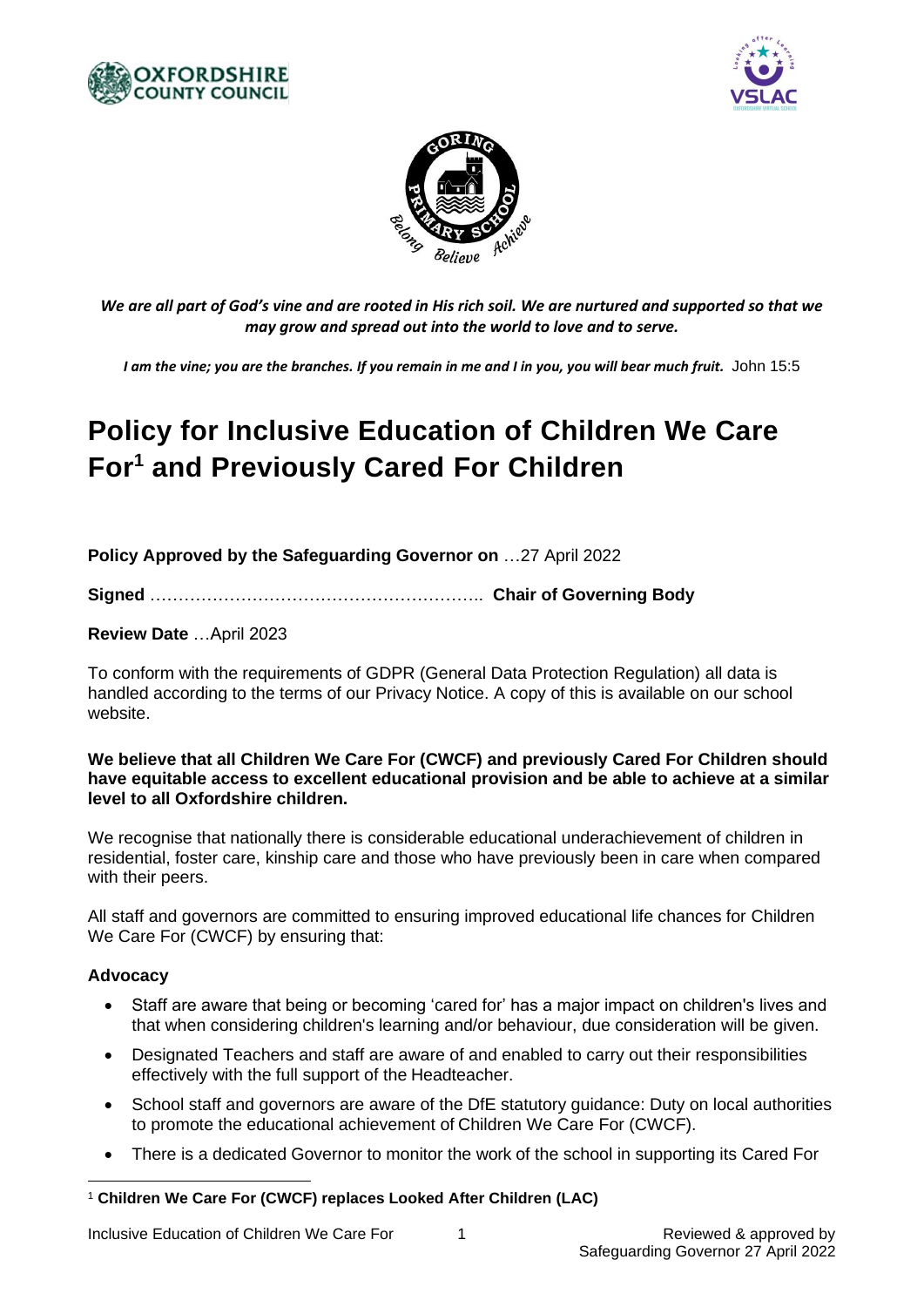



and previously Cared for Children as a part of a larger group of vulnerable children.

### **Documentation and Monitoring of Progress**

- We contribute to the process whereby all CWCF have a high quality Personal Educational Plan (PEP) in place within 20 days of starting at our school or becoming cared for. This will include SMART educational targets and will be linked to the child's Care Plan and any other plan resulting from the assessment of the child (Student profile, EHCP).
- PEP targets should reflect the outcomes desired to reach individual goals. Targets need to be aspirational and have academic rigour. These will determine the need for pupil premium plus for the child or young person.
- The young person's views will be sought by the Designated Teacher and will be documented on the PEP.
- The child/young person will be encouraged to attend the PEP and encouraged to contribute. Some children/young people chair their own PEPs and it is always good practice to have a 'pre-meeting' where you can talk through who will be there, what to expect and most importantly find out if they have any concerns, anxieties or anything they would like you to help them raise.
- Following the writing of a PEP, any educational recommendations in that PEP will be adhered to by staff and shared with relevant adults to ensure the child/young person has every opportunity to reach their target.
- The school should assess each young person's attainment either on entry to the school or on becoming cared for to ensure continuity of learning. These baselines should be recorded in the PEP. The school will monitor and track the achievement and attainment of all pupils at regular intervals and report this to the Virtual School. Where a child is underachieving, please arrange a PEP review to discuss how this underachievement will be addressed.
- The Designated Teacher will know all the CWCF and previously Cared For Children in school and will have access to their relevant contact details including parents, carers and social worker.
- The Designated Teacher will also know about any of these children from other authorities.
- It is important that the school flags cared for child status appropriately in the school's information systems so that information is readily available as required.

#### **Joined Up Working (for all schools, the Virtual School)**

- We will send representatives to any review held for the child where appropriate.
- We will send reports to any review held for the child.
- Schools will forward appropriate documents, in a timely fashion, to any receiving school at the point of transition. The Virtual School will assist and will ensure any additional information is also forwarded.
- We take a proactive approach in co-operating with and supporting the relevant Local Authority about the education of our CWCF.
- We liaise with other agencies as appropriate so that each CWCF has the opportunity to achieve their full potential.
- At school, we firmly believe in developing a strong partnership with parents/carers and caseworkers to enable CWCF to achieve their full potential.
- We ensure that carers and social workers are kept fully informed of their child's progress and attainment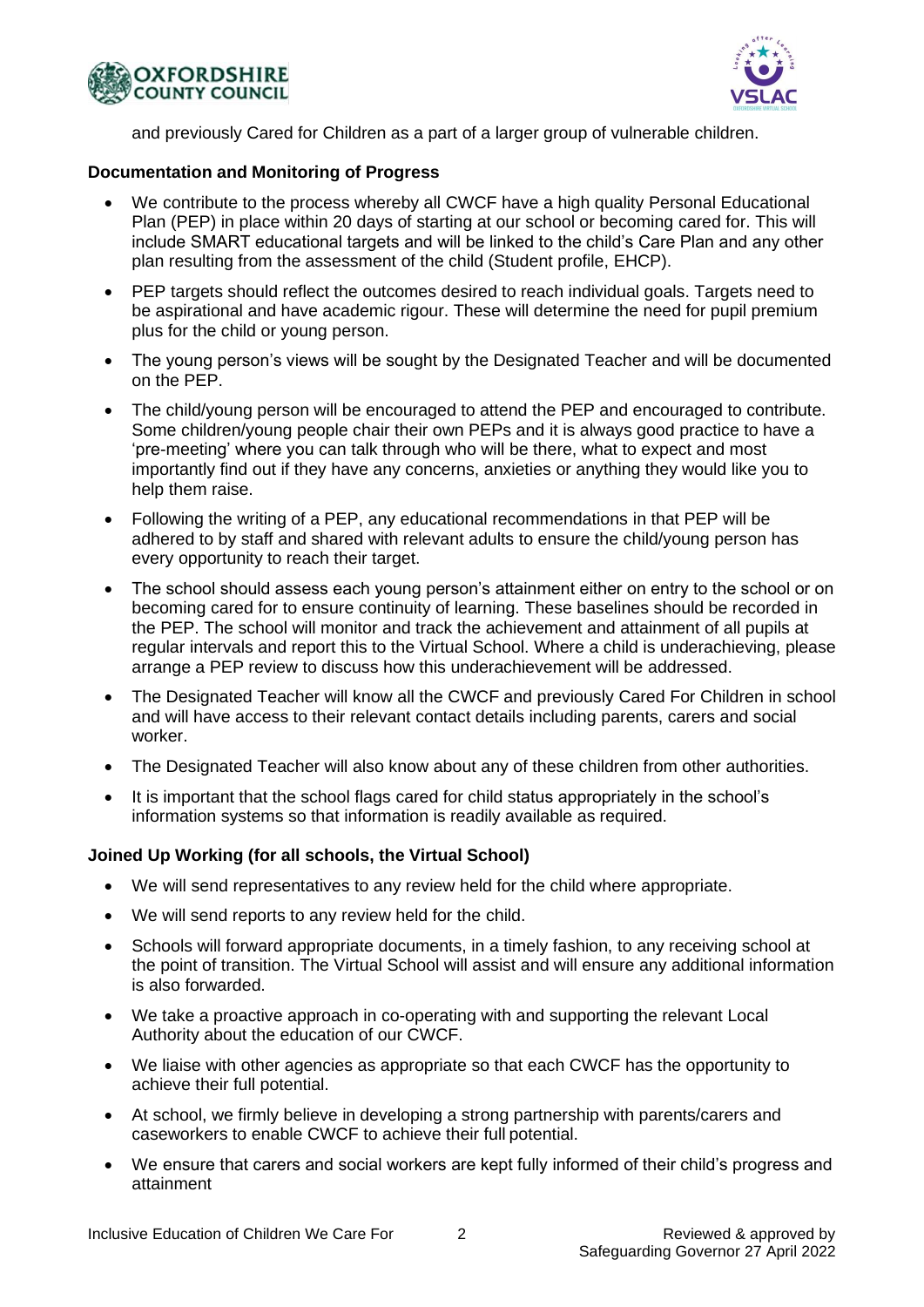



# **Training**

- We will attend Local Authority training regarding the roles and responsibilities involved in the education of CWCF.
- The Headteacher, Designated Teacher and / or Inclusion Officer will be responsible for ensuring all staff are briefed on the regulations and practice outlined in this policy.

# **Governance**

- We have a governor designated to lead on CWCF and other vulnerable groups.
- We ensure that the designated teachers report at least once a year to governors on the training they have received and the safety of CWCF.
- Governors have good knowledge of the impact of the pupil premium for CWCF and challenge leaders.
- Designated governor attends training where appropriate to support understanding of CWCF and other vulnerable groups.

# **Admissions**

- The Governing Body endorses council policy. The Council, as the Admission Authority for Community and Voluntary Controlled Schools, believes that admissions criteria should not discriminate against CWCF.
- Due to care placement changes, CWCF may enter school mid-term. It is vital that we give them a positive welcome. If necessary, we may offer additional support and pre-entry visits to support transition and develop a sense of belonging.
- Where an application is received for a place for an unaccompanied asylum seeking child, the school will give due attention to the agreed protocol ensuring that these vulnerable young people are swiftly admitted and integrated in to school.

#### **Inclusion**

- This policy recognises that all pupils are entitled to a balanced and broadly based curriculum.
- Our CWCF policy reinforces the need for teaching that is fully inclusive.
- The Governing Body will ensure the school makes appropriate provision for all CWCF and previously Cared For Children.
- We encourage each CWCF to access out of hours learning activities realising the positive impact this could have on their self-esteem and learning.
- In the few instances where we review whether a child is still appropriately placed in a school we will:
	- $\circ$  Contact the LA education inclusion service and, if appropriate, the SEN Officer to discuss appropriate alternative arrangements.
	- o Involve the child, the social worker and the carer at all stages of decision making.
	- $\circ$  We will consider all alternatives to exclusion, recognising that exclusion for a CWCF has far broader implications than for those of other children.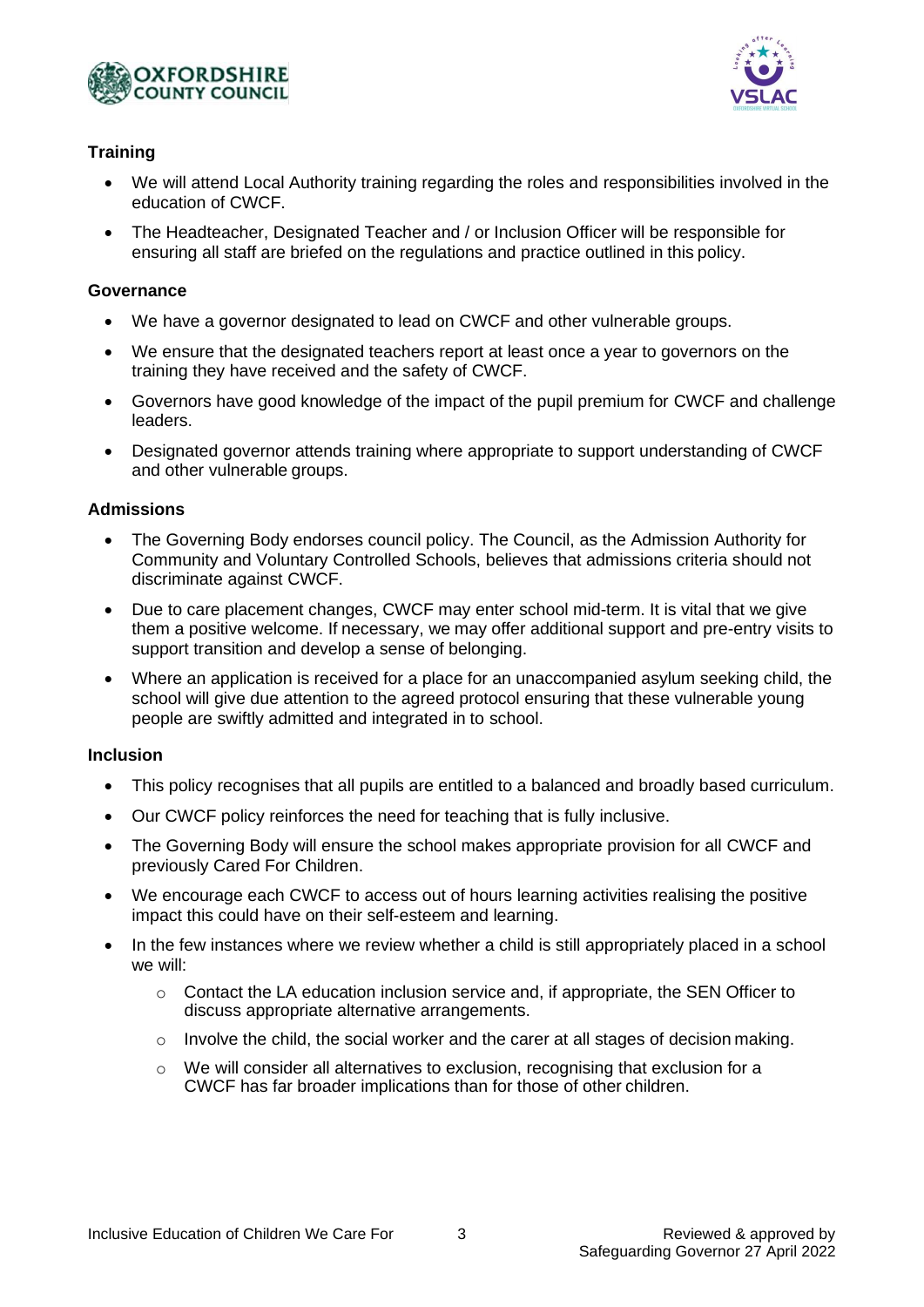



#### *Cared for Children say…*

"I would like to have a say as to whether I move school or not."

"Money should not be the most important thing when deciding if I should move schools."

"I would really like to have a chance to visit the school before I start."

"I would like my school work and achievements to be passed on to my new school and not forgotten about."

"I would have liked a buddy or peer mentor when I moved to my new school to help me get settled."

"We want to be treated as normal. We don't want to be pitied or treated differently."

"I'd like to be able to choose a particular teacher to talk to – not just the designated teacher." "I want to keep my life private. I don't want people knowing everything about me unless I say so."

"I don't want my teachers hearing embarrassing/personal details about me and my family at review meetings."

"I want my own copy of school reports and I want my parents to have a copy."

"The head of year is extremely important in passing on 'need to know' information to individual subject teachers."

# *Roles and responsibilities*

CWCF - are one of the most vulnerable groups in society and it is nationally recognised that there is considerable educational underachievement when compared to their peers.

For example, they may experience:

- A high level of disruption and change in school placements
- Lack of involvement in extra-curricular activities
- Inconsistent or no attention paid to homework This may result in:
	- o Poor exam success rates in comparison with the general population
	- o Underachievement in further and higher education
	- o These issues may also affect adopted young people.

The majority of children who remain in care are there because they have suffered abuse or neglect. The Every Child Matters: Change for Children programme aims to improve outcomes for all children. To date the outcomes achieved by CWCF have been unacceptably poor and the Government is committed to addressing this disparity. As corporate parents we all have a part to play in this by vigorously applying the principles of good parenting by:

- 1. Giving priority to education
- 2. Listening to children
- 3. Providing stability and continuity
- 4. Taking corporate responsibility
- 6. Raising standards
- 7. Intervening early
- 8. Promoting early years experiences
- 9. Celebrating success

5. Promoting inclusion

# *The Designated Teacher will:*

- Be an advocate for Children We Care For (CWCF) within school.
- Ensure the pupil premium is used effectively to ensure CWCF make progress, especially in English and Maths.
- Be familiar with the statutory guidance on the role of the designated teacher.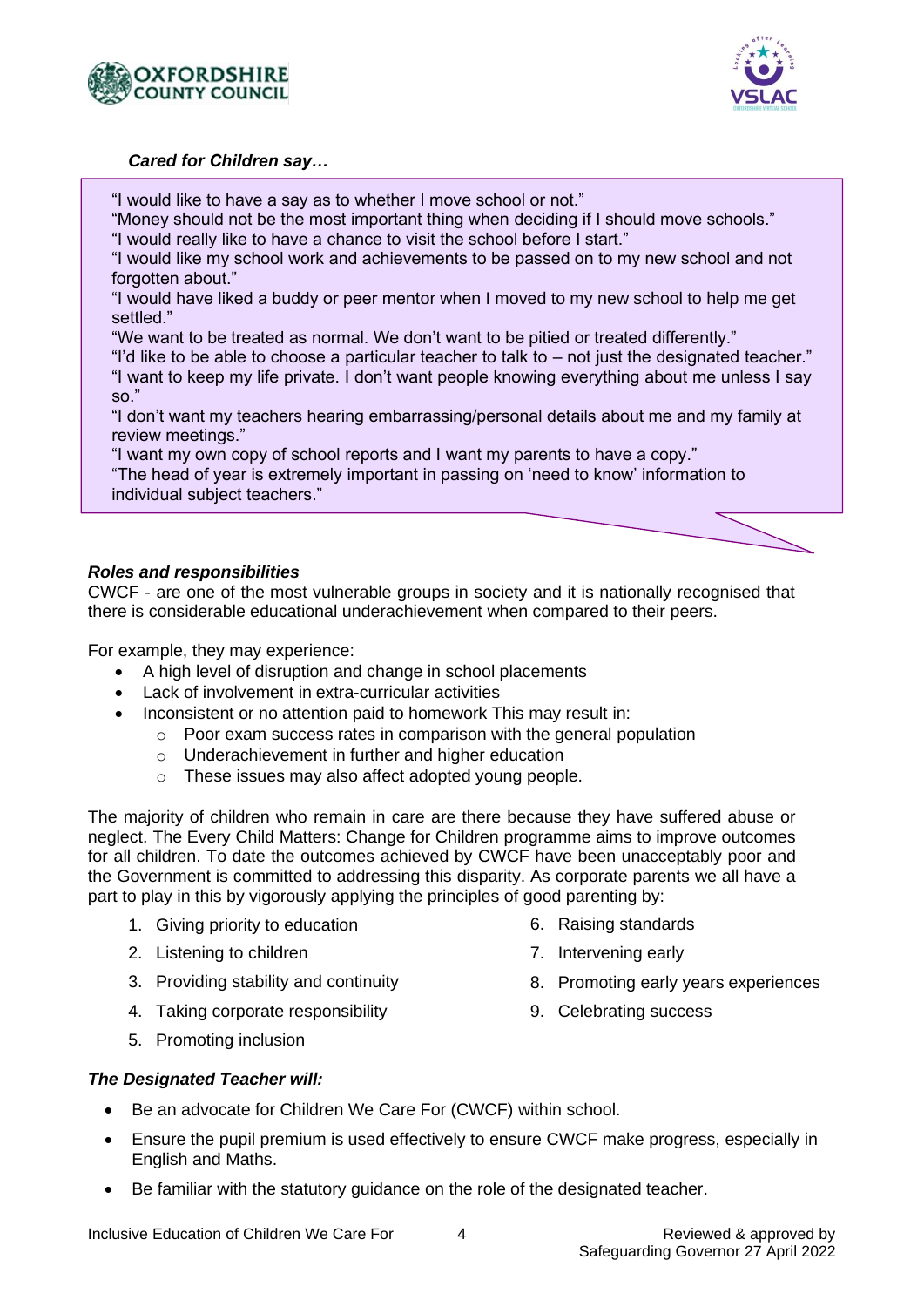



- Give regard to the impact of relevant decisions for CWCF on both the Cared For and the rest of the school community.
- Know all the CWCF in school, including those in the care of other authorities, and ensure the availability of all relevant details from school record-keeping systems as required.
- Attend relevant training about CWCF.
- Act as the key liaison professional for other agencies and carers in relation to CWCF, seeking advice from the CWCF team when appropriate.
- Ensure that CWCF receive a positive welcome on entering school, especially mid-year and, if necessary, offer additional support and a pre-entry visit to help the new pupil settle.
- Ensure that all CWCF have an appropriate PEP that is completed within 20 days of joining the school or of entering care (see guidance on PEPs) and ensure that the young person contributes to the plan.
- Ensure that all data on CWCF is made available for meetings between the Headteacher, governors and the school improvement partner.
- Keep PEPs and other records up to date and review PEPs at transfer and at six monthly intervals.
- Convene an urgent multi-agency meeting if a CWCF is experiencing difficulties or is at risk of exclusion.
- Ensure confidentiality on individual children, sharing confidential and personal information on a need to know basis, bearing in mind the wishes of the individual pupil.
- Act as the key adviser for staff and governors on issues relevant to CWCF.
- Ensure that care and school liaison is effective including invitations to meetings and other school events.
- Actively encourage and promote out of hours learning and extra-curricular activities for CWCF.
- Ensure a speedy transfer of information, records and coursework, where appropriate, when a CWCF transfers to another educational placement.
- Contribute information to CWCF reviews when required.
- Report to the Governing body on CWCF in the school and inform of relevant policy and practice development.
- Agree with the social worker the appropriate people to invite to parents' evenings etc
- Prepare reports for Governors' meetings to include:
	- o The number of CWCF on roll and the confirmation that they have a Personal Education Plan – PEP
	- o Their attendance compared to other pupils
	- o Their attainment (SATs/GCSEs) compared to other pupils
	- o The number, if any, of fixed term and permanent exclusions
	- o The destinations of pupils who leave the school.
- Attend governor meetings as appropriate such as the admission, disciplinary and exclusion of CWCF.
- Arrange a mentor (adult and /or pupil) to whom the young person can talk, possibly through the learning mentor scheme or through Connexions, particularly when the pupil is new to school.
- Ensure that any Special Educational Needs are addressed in conjunction with the SENCO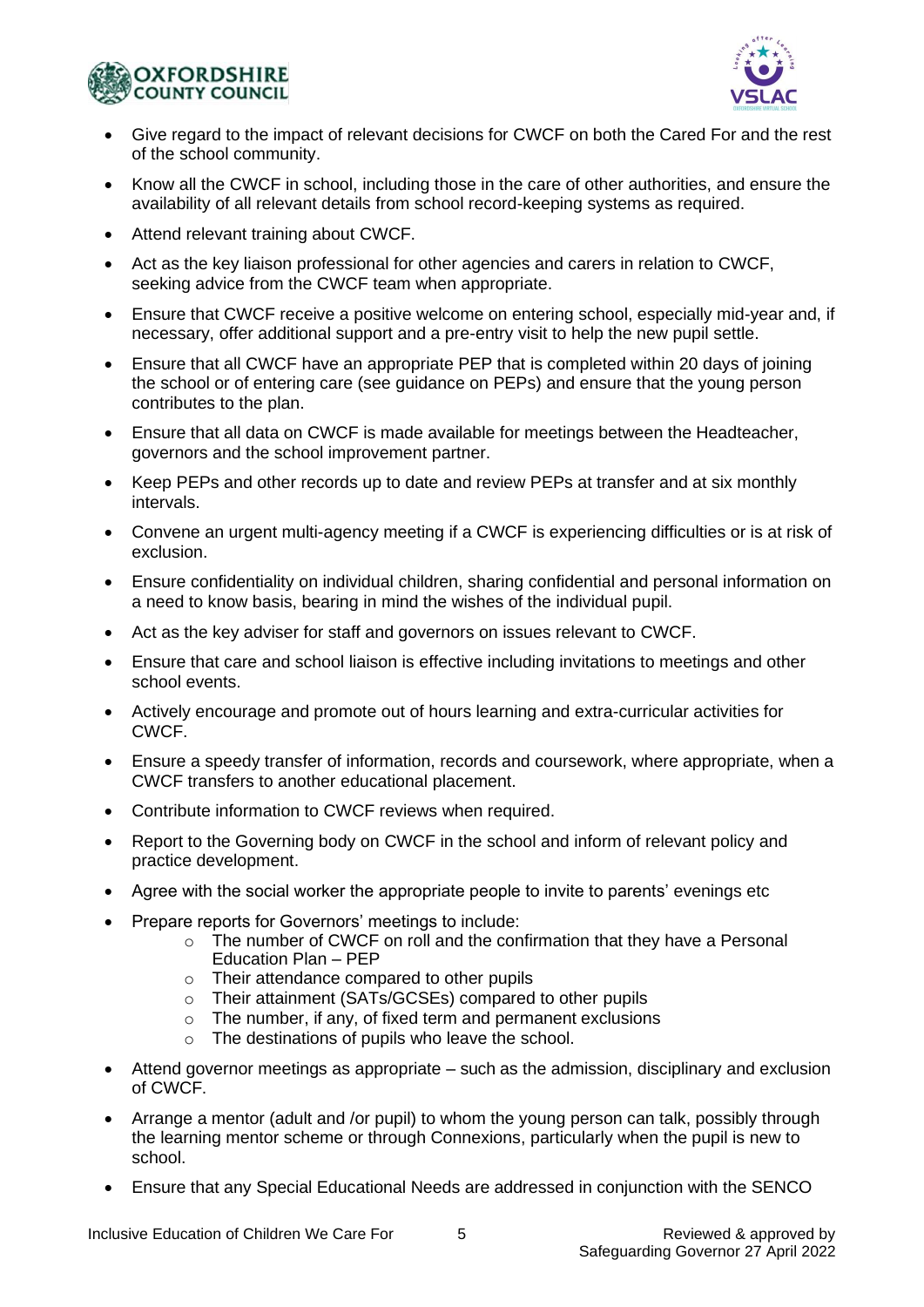



and in accordance with the Code of Practice for SEN. CWCF are six to eight times more likely to have a statement of Special Educational Needs than the general school population.

#### *Good practice suggests that all school staff will:*

- Follow school procedures.
- Keep the Designated Teacher informed about a CWCF's progress.
- Have high expectations of the educational and personal achievements of CWCF.
- Positively promote the raising of a CWCF's self-esteem.
- Ensure any CWCF is supported sensitively, and that confidentiality is maintained.
- Be familiar with the school's policy and guidance on CWCF and respond appropriately to requests for information to support PEPs and review meetings.
- Liaise with the Designated Teachers where a CWCF is experiencing difficulties.
- Give only official exclusions and only use exclusions in line with the school's exclusion policy, and relevant national guidance, being mindful of the difficulties this may create in the care placement.
- Contribute to regular liaison with social care colleagues and other appropriate professionals and keep carers fully always informed.
- Keep appropriate records, confidentially as necessary, and make these available to other professionals/ parents/carers/pupil as appropriate.

#### *Good practice suggests that the Governing Body will:*

- Ensure that the admission criteria and practices prioritises CWCF according to the DfES Admissions Code of Practice.
- Ensure all governors are fully aware of the legal requirements and guidance for CWCF.
- Ensure there is a Designated Teacher for CWCF.
- Liaise with the Headteacher, Designated Teacher and all other staff to ensure the needs of CWCF are met.
- Nominate a governor with responsibility for CWCF who links with the Designated Teacher.
- Receive regular reports from the Designated Teacher.
- Ensure that the school's policies and procedures give CWCF equal access in respect of:
	- o Admission to school
	- $\circ$  National Curriculum and examinations, both academic and vocational
	- o Out of school learning and extra-curricular activities
	- o Work experience and careers guidance.
- Annually review the effective implementation of the school policy for CWCF.
- Ensure that the Designated Teacher is invited to the exclusion meetings for CWCF.

#### *The Local Authority will:*

- Lead the drive to improve educational and social care standards for CWCF.
- Ensure that the education for this group is as good as that provided for every other Oxfordshire pupil.
- Ensure that CWCF receive a full-time education in a mainstream setting wherever possible.
- Ensure that every CWCF has a school to go to within 20 days of coming into care or of